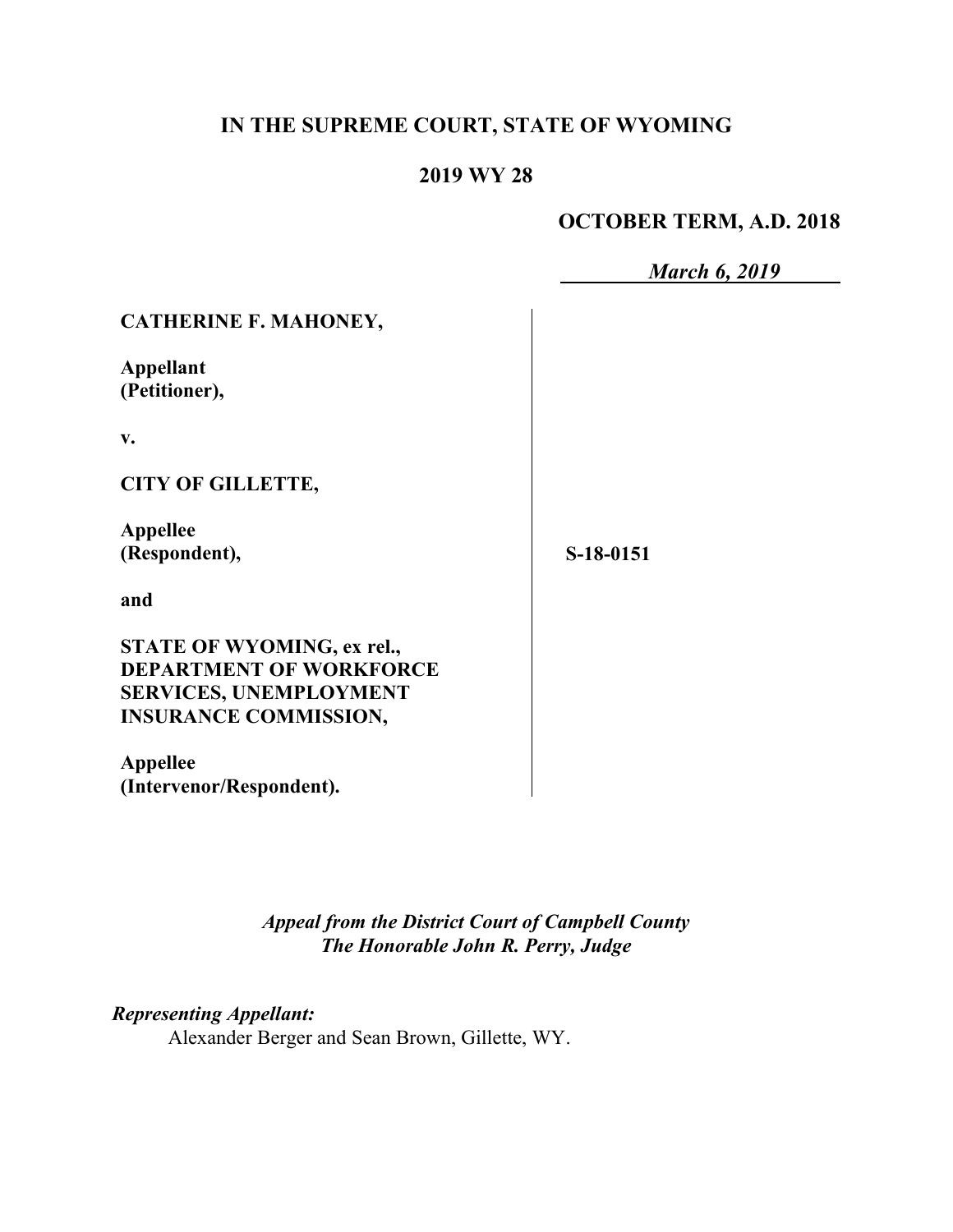#### *Representing Appellee City of Gillette:*

Amanda F. Esch, and Leah C. Schwartz, Davis & Cannon, LLP, Cheyenne and Jackson, WY; Anthony M. Reyes, City of Gillette Attorney's Office, Gillette WY.

### *Representing Appellee Department of Workforce Services, Unemployment Insurance Commission:*

Peter K. Michael, Wyoming Attorney General; Daniel E. White, Deputy Attorney General; J.C. DeMers, Senior Assistant Attorney General; Peter Howard, Assistant Attorney General.

#### *Before DAVIS, C.J., and FOX, KAUTZ, BOOMGAARDEN, and GRAY, JJ.*

**NOTICE: This opinion is subject to formal revision before publication in Pacific Reporter Third. Readers are requested to notify the Clerk of the Supreme Court, Supreme Court Building, Cheyenne, Wyoming 82002, of any typographical or other formal errors so that correction may be made before final publication in the permanent volume.**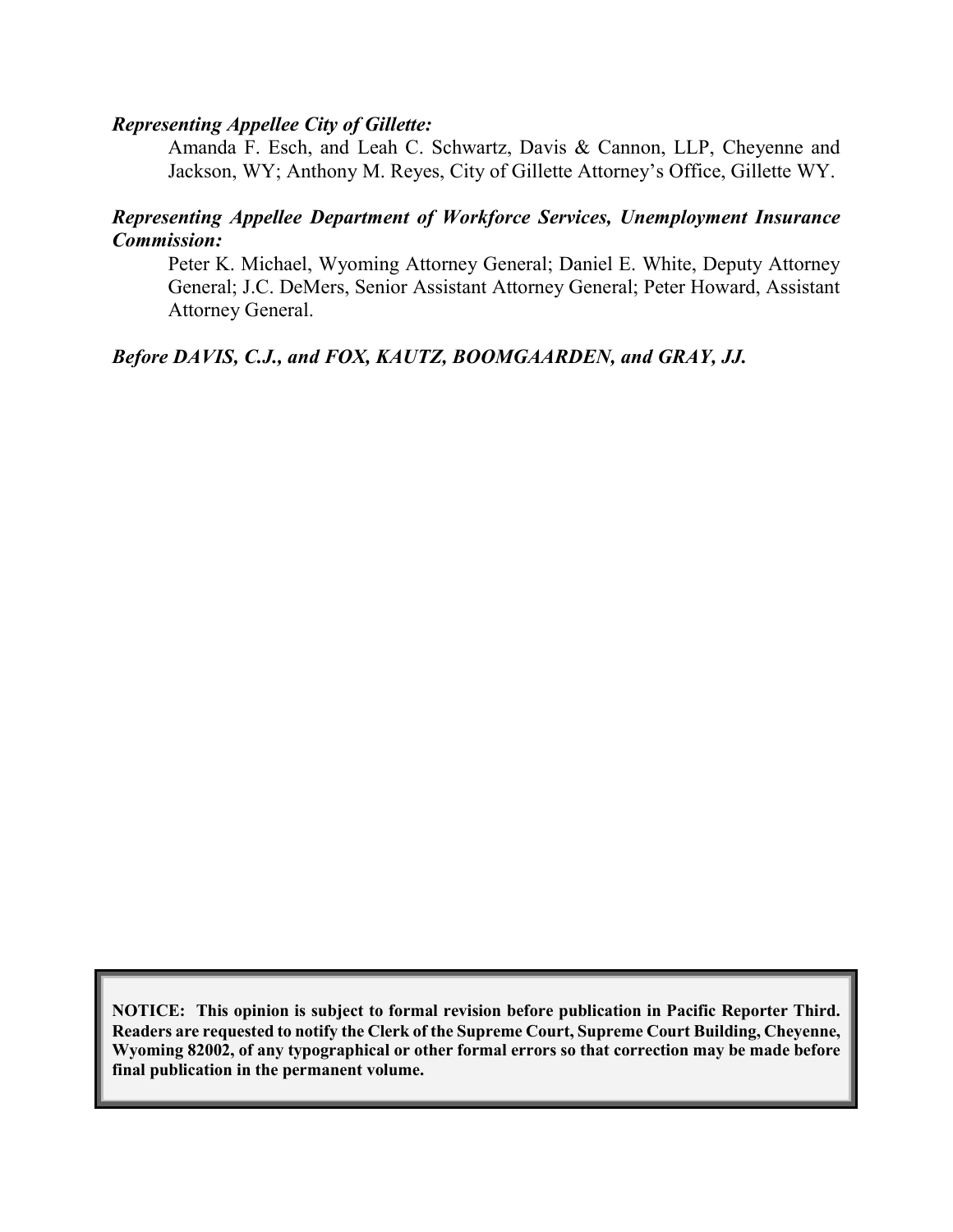#### **BOOMGAARDEN**, **Justice.**

[¶1] Appellant, Catherine Mahoney, applied for unemployment insurance after the City of Gillette (City) terminated her employment. The Unemployment Insurance Commission (Commission) denied her application and the district court affirmed the Commission's decision. Ms. Mahoney argues on appeal, first, that the Commission lacked substantial evidence to conclude she committed misconduct connected with her work, and, second, that the City violated her First Amendment rights when it dismissed her for constitutionally protected speech. Finding neither argument persuasive, we affirm.

#### *ISSUES*

[¶2] We rephrase Ms. Mahoney's issues:

- 1. Was there substantial evidence to support the Commission's determination that Ms. Mahoney engaged in misconduct connected with her work?
- 2. Did the City violate Ms. Mahoney's First Amendment rights when it terminated her employment?

#### *FACTS*

[¶3] Ms. Mahoney worked at-will as a communications technician (dispatcher) for the City's police department (Department) for over seven years. On two different occasions during the course of her employment, Ms. Mahoney contacted the City's human resources department and the City's administrator about concerns she had with her supervisors and work environment. The response she received on both occasions was to "give it some time." Dissatisfied by these responses, Ms. Mahoney contacted a member of the city council and the two discussed Ms. Mahoney's concerns, which included a hostile work environment, harassment, poor training programs, and unorganized and unprofessional supervision—all of which Ms. Mahoney attributed to a lack of leadership. Their first two meetings occurred in October and November 2016. The council member told Ms. Mahoney he would try to help her, but he needed documents regarding her concerns. They met a second time in November, together with other dispatchers, and Ms. Mahoney gave the council member some documents. Ms. Mahoney also gave the council member a letter indicating why she and other employees were coming to discuss concerns with him. She signed the letter "on behalf of the Police Dispatch Employees" and included her job title.

[¶4] In early December, Ms. Mahoney emailed herself (at her work account) correspondence and attached documents to give to the council member at their next meeting. Among the email's attachments, Ms. Mahoney sent confidential tables the Department maintained to show registered alarms in the City. Ms. Mahoney believed it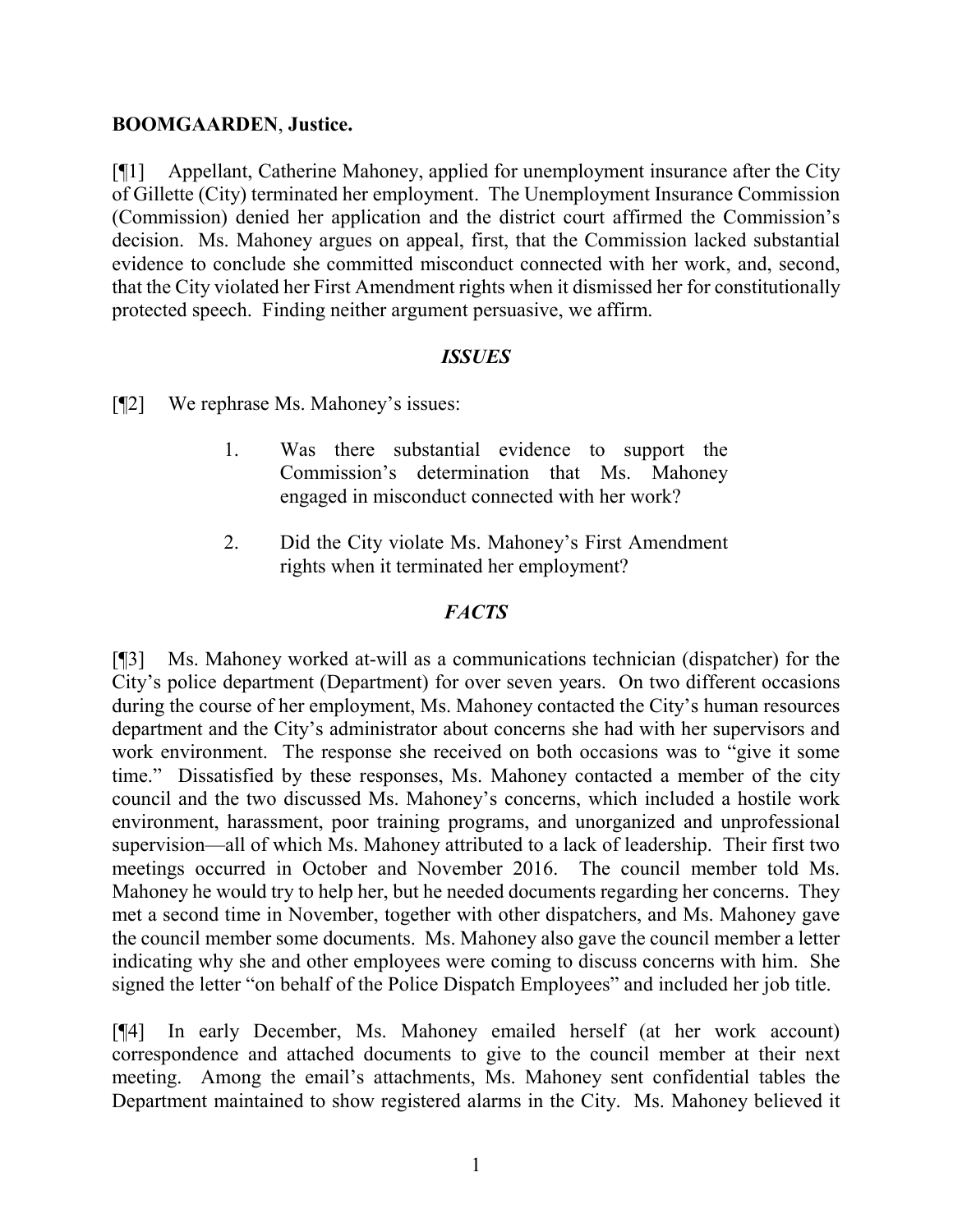was the Department's policy not to respond to calls from unregistered alarm systems. She thought that her supervisor was not correctly updating the tables and the failure to do so posed a safety risk to the City and its residents if the police ever failed to respond to a call from an alarm that was registered, but appeared not to be according to the tables. The tables listed residential and commercial alarms along with personal identifying information, including names, addresses, phone numbers, social security numbers, and birth dates. Ms. Mahoney did not redact this information before emailing it to herself or before she gave the council member copies of the emailed documents on December 14, 2016. [1](#page-3-0)

[¶5] In late December, the chief of police discovered the email Ms. Mahoney had sent to herself. The chief launched an investigation into the email and met with Ms. Mahoney in early February. Ms. Mahoney admitted she had given the tables to the council member. At the conclusion of his investigation, the chief determined Ms. Mahoney had violated numerous City and Department policies—policies of which Ms. Mahoney acknowledged she was aware.

[¶6] The City dismissed Ms. Mahoney on February 8, 2017. She applied for unemployment insurance and her application proceeded through four tiers of review. The Unemployment Insurance Division of the Department of Workforce Services initially denied Ms. Mahoney's application, but an Appeals Division hearing officer reversed that denial after a contested case hearing. The City then appealed to the Commission, which reversed the hearing officer's decision. The Commission found Ms. Mahoney knew of, but intentionally disregarded City and Department policies and procedures. The Commission concluded that Ms. Mahoney was terminated for misconduct connected with her work and denied her benefits. Ms. Mahoney appealed and the district court affirmed the Commission's order after considering whether substantial evidence supported the Commission's decision and whether that decision violated Ms. Mahoney's free speech rights.<sup>[2](#page-3-1)</sup> Ms. Mahoney timely appealed the district court's order.

### *STANDARD OF REVIEW*

[¶7] In unemployment insurance cases, we review the Commission's decision "without considering the decisions of the deputy, the hearing officer or the district court." *Clark v. State ex rel., Dep't of Workforce Servs.*, 2016 WY 89, ¶ 8, 378 P.3d 310, 312 (Wyo. 2016) (citing *State ex rel. Dep't of Workforce Servs., Unemployment Ins. Comm'n v. Kinneman*, 2016 WY 79, ¶ 11, 377 P.3d 776 (Wyo. 2016)). The Commission is an administrative

<span id="page-3-0"></span> $<sup>1</sup>$  After Ms. Mahoney gave him the documents, the council member showed them to another member of the</sup> council before ultimately giving them to the City's administrator.

<span id="page-3-1"></span><sup>2</sup> Ms. Mahoney raised her constitutional issue during the administrative hearing. *Cf. Davis v. City of Cheyenne*, 2004 WY 43, ¶ 27, 88 P.3d 481, 490 (Wyo. 2004) (declining to consider a First Amendment claim on appeal because the appellant did not raise the claim before the agency).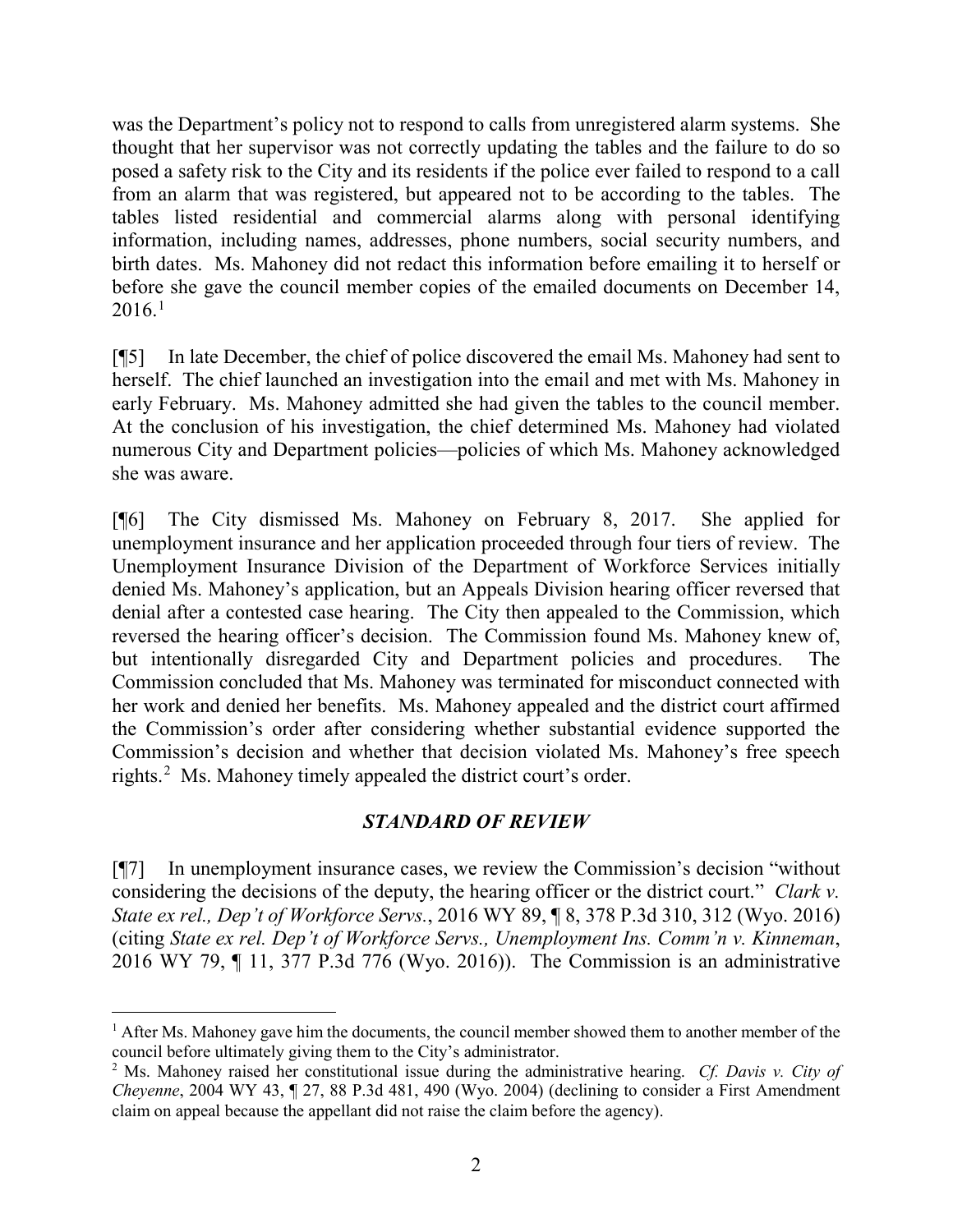agency, whose decision we review under Wyo. Stat. Ann. § 16-3-114(c) (LexisNexis 2017):

> (c) To the extent necessary to make a decision and when presented, the reviewing court shall decide all relevant questions of law, interpret constitutional and statutory provisions, and determine the meaning or applicability of the terms of an agency action. In making the following determinations, the court shall review the whole record or those parts of it cited by a party and due account shall be taken of the rule of prejudicial error. The reviewing court shall:

(i) Compel agency action unlawfully withheld or unreasonably delayed; and

(ii) Hold unlawful and set aside agency action, findings and conclusions found to be:

(A) Arbitrary, capricious, an abuse of discretion or otherwise not in accordance with law;

(B) Contrary to constitutional right, power, privilege or immunity;

(C) In excess of statutory jurisdiction, authority or limitations or lacking statutory right;

(D) Without observance of procedure required by law; or

(E) Unsupported by substantial evidence in a case reviewed on the record of an agency hearing provided by statute.

[¶8] "Unemployment benefit cases where misconduct is alleged present mixed questions of law and fact." *Clark*, ¶ 10, 378 P.3d at 313 (quoting *Aspen Ridge Law Offices, P.C. v. Wyo. Dep't of Employment, Unemployment Ins. Comm'n*, 2006 WY 129, ¶ 11, 143 P.3d 911, 916 (Wyo. 2006)). We review the Commission's conclusions of law de novo*. Id.* ¶ 9, 378 P.3d at 313 (citations omitted). We review the Commission's findings of fact under the substantial evidence standard. *Id.* (citations omitted). "Substantial evidence means 'such relevant evidence as a reasonable mind might accept as adequate to support a conclusion.'" *Id.* (quoting *Bush v. State ex rel. Wyo. Workers' Comp. Div.*, 2005 WY 120, ¶ 5, 120 P.3d 176, 179 (Wyo. 2005)). Substantial evidence supports findings of fact "when we can discern a rational premise for those findings from the evidence preserved in the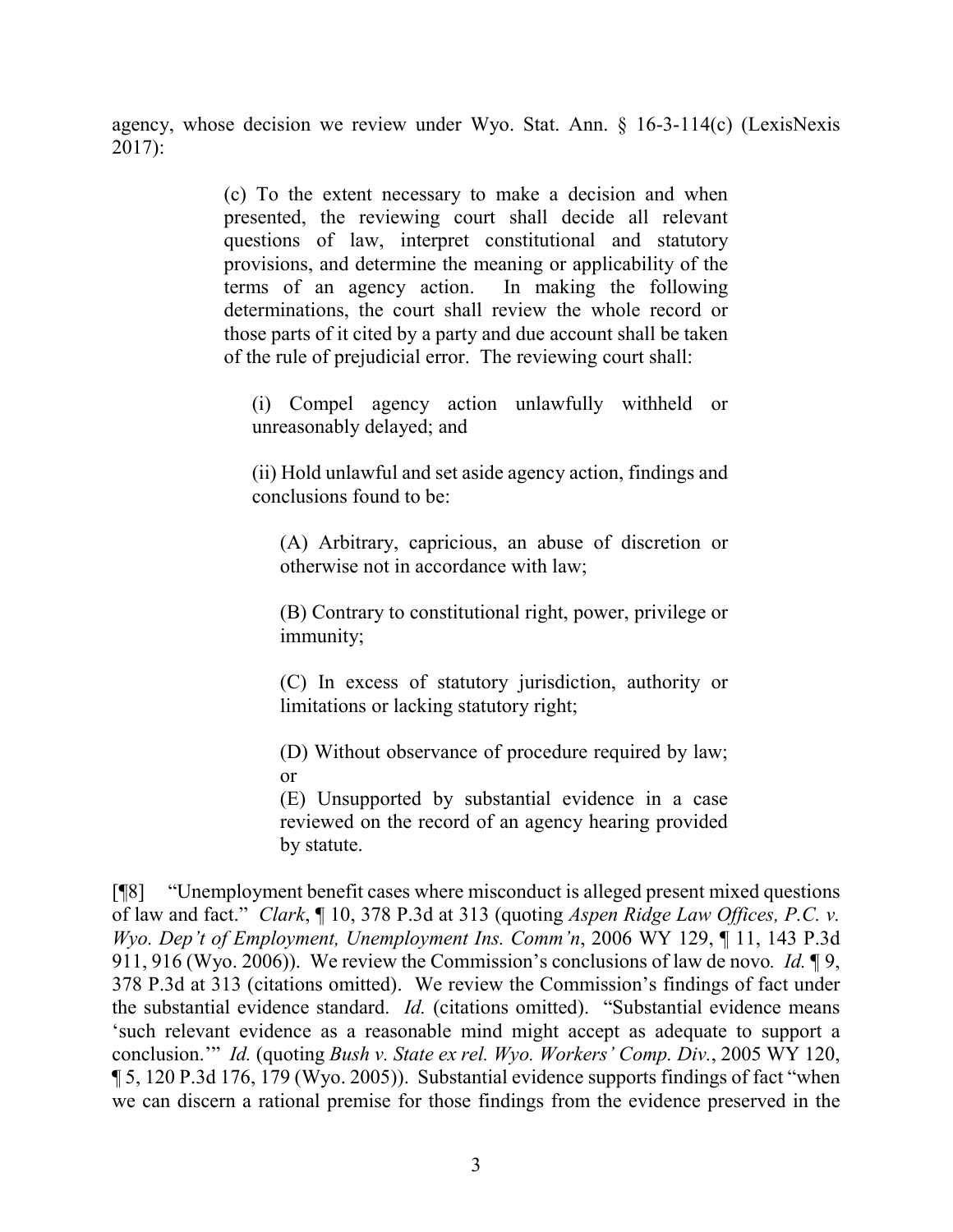record." *Id.* (citing *Bush*, ¶ 5, 120 P.3d at 179). "We give great deference to the Commission's findings of fact in light of its expertise and extensive experience in employment matters." *In re Ringrose*, 2013 WY 68, ¶ 9, 302 P.3d 900, 903 (Wyo. 2013) (quoting *Weidner v. Life Care Centers of America*, 893 P.2d 706, 710 (Wyo. 1995)). "[O]ur review of any particular decision turns not on whether we agree with the outcome, but on whether the agency could reasonably conclude as it did[] based on all the evidence before it." *Doggett v. Wyoming Dep't of Workforce Servs., Unemployment Ins. Comm'n*, 2014 WY 119, ¶ 7, 334 P.3d 1231, 1234 (Wyo. 2014) (quoting *Davenport v. State ex rel. Wyoming Workers' Safety and Compensation Div.*, 2012 WY 6, ¶ 12, 268 P.3d 1038, 1042 (Wyo. 2012)).

[¶9] "Constitutional challenges present issues of law that we review *de novo.*" *Cheyenne Newspapers, Inc. v. First Judicial Dist. Court*, 2015 WY 113, ¶ 6, 358 P.3d 493, 495 (Wyo. 2015) (citing *Operation Save Am. v. City of Jackson,* 2012 WY 51, ¶ 17, 275 P.3d 438, 447 (Wyo. 2012)). If we determine the Commission's decision is "contrary to constitutional right, power, privilege or immunity," we must set it aside. Wyo. Stat. Ann. § 16-3- 114(c)(ii)(B); *Mekss v. Wyoming Girls' Sch., State of Wyo.*, 813 P.2d 185, 193 (Wyo. 1991).

#### *DISCUSSION*

#### *I. Misconduct Connected with Work*

[¶10] The Commission denied Ms. Mahoney's claim for benefits after it concluded the City discharged her because she violated numerous employer policies when she provided the alarm registration tables to persons unauthorized to see them. The Commission determined that Ms. Mahoney "intentionally disregarded" those policies and procedures and that her actions constituted "misconduct connected with work." Ms. Mahoney argues that, although she may have violated certain policies, the record does not show she **intentionally** disregarded or violated the policies and, therefore, the Commission lacked substantial evidence to conclude she was discharged for misconduct connected with work.

[¶11] Wyo. Stat. Ann. § 27-3-311(f) (LexisNexis 2017) states:

(f) **An individual shall be disqualified from benefit entitlement** beginning with the effective date of an otherwise valid claim or the week during which the failure occurred, until he has been employed in an employee-employer relationship and has earned at least twelve (12) times the weekly benefit amount of his current claim for services after that date, **if the department finds that he was discharged from his most recent work for misconduct connected with his work.**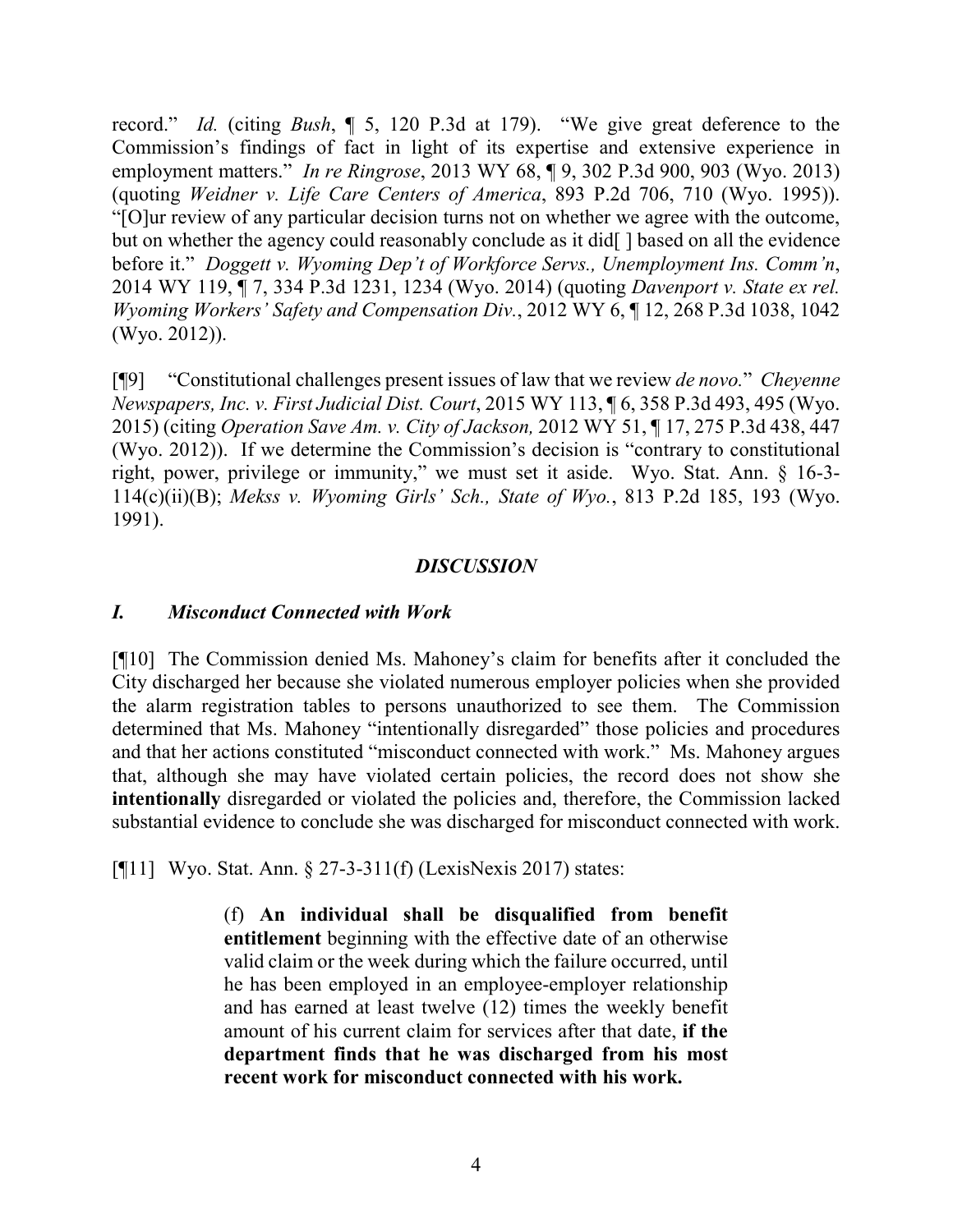(Emphasis added.) The legislature defines "misconduct connected with work" as "an act of an employee which indicates an **intentional disregard** of the employer's interests or the commonly accepted duties, obligations and responsibilities of an employee." Wyo. Stat. Ann. § 27-3-102(a)(xxiv)(LexisNexis 2017) (emphasis added). To determine whether substantial evidence supports a finding of misconduct, we evaluate the employee's conduct in the context of her particular employment situation. *Clark*, ¶ 29, 378 P.3d at 318 (citations omitted). Because we interpret unemployment statutes liberally in favor of claimants, "[w]e construe the term misconduct in a manner least favorable to working a forfeiture because unemployment compensation is part of an employee's compensation, not a gratuity which may be withheld frivolously." *Id.* ¶ 13, 378 P.3d at 314 (citations omitted) (internal quotation marks omitted). "The rule of liberal interpretation, however, cannot override the legislature's clear intent." *Id.* (citations omitted).

[¶12] "When an employer contends that violation of its rule constitutes misconduct, the employer bears the burden of establishing the existence of the rule and its violation." *Wyo. Dep't of Employment, Div. of Unemployment Ins. v. Rissler & McMurry Co.*, 837 P.2d 686, 690 (Wyo. 1992). "If the employer establishes these elements, the burden shifts to the employee to demonstrate either that the violation was justified or that the rule was unreasonable." *Id.* (citing in 76 Am. Jur. 2d *Unemployment Compensation* § 81 (2d ed. 1991)).

[¶13] The Commission concluded that the City met its burden and we agree. First, the City established that it had "a policy prohibiting employees from providing, without express authorization, confidential information to anyone not authorized to receive it." Section 3.6 of the City's policy handbook specifically required, "Except for information deemed to be public under federal and state law, information about City of Gillette employees, customers, suppliers and vendors is to be kept confidential and divulged to individuals within the City with both a need to receive and authorization to receive the information." That policy further mandated, "Confidential information may not be removed from the City property without express authorization." Department policies also prohibited employees from removing any official Department records, "except as authorized by the chief of police or under due process of law." The Department prohibited employees from divulging "to any person not connected with the department information acquired by their employment if the information might discredit or imperil the efficiency of the department, unless under due process of law, departmental order, or an order of a commanding officer." The Department further required employees to report alleged policy violations, and to do so by submitting a written memorandum through their chain of command (either to their immediate supervisor or the police chief).

[¶14] Second, the City established that Ms. Mahoney violated City and Department policies on distributing confidential information. The Department's alarm registration tables contained confidential personal identifying information, such as names, addresses, phone numbers, social security numbers, and birth dates. Ms. Mahoney gave unredacted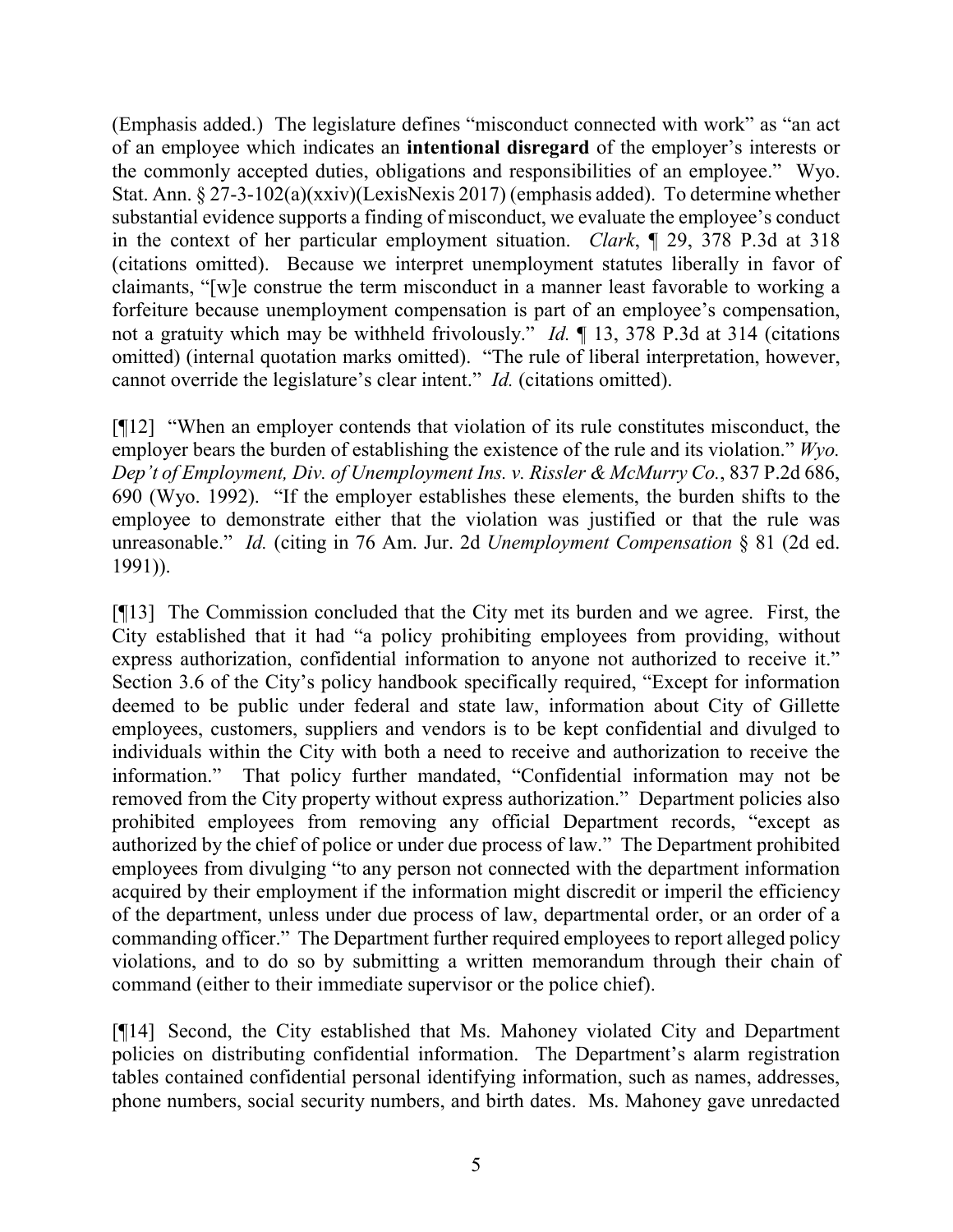copies of the tables to the council member, who was not authorized to receive them. The police chief testified—and Ms. Mahoney admitted—that neither he nor a court order directed Ms. Mahoney to provide the confidential information to the council member. She also admitted that she had not received permission from her supervisors or the director of human resources to disclose the information. The council member, in turn, testified that he was not a city employee, and the City demonstrated through policies and testimony that the council member was not otherwise authorized to review the confidential tables. The record also contains testimony that Ms. Mahoney did not formally report her concerns about the confidential tables in accordance with the Department's reporting policies.

[¶15] To satisfy her burden, Ms. Mahoney argues that any violation of the City's and Department's policies was unintentional and justifiable. She testified that she did not provide the alarm registration tables to the council member for the purpose of disclosing confidential information. In fact, she stated that she had not noticed that the tables contained confidential information when she disclosed them to the council member. She also believed that the council member was authorized to see those records. She claimed she provided the tables to the council member out of concern that the allegedly out-of-date tables posed a risk to the City and its residents.<sup>[3](#page-7-0)</sup> The council member testified that he believed Ms. Mahoney was just trying to correct a problem she saw, and she was not acting against the City's interests.

[¶16] After evaluating the record, the Commission determined that Ms. Mahoney "intentionally disregarded" applicable policies and that her actions amounted to misconduct. We review the Commission's decision by returning to the statutory definition of "misconduct connected with work." Wyo. Stat. Ann. § 27-3-102(a)(xxiv). As we have held, and the Commission recognized, the legislature did not define "misconduct connected with work" to require that an employee "specifically intend to violate [her] employer's directives." *Clark*, ¶ 15, 378 P.3d at 314. "Instead, the employee's act must **indicate** an intentional disregard of the employer's interest." *Id.* (emphasis in original). "[A]n action that shows or is a sign of the employee's intent to disregard his duties or the employer's interest is sufficient to meet the statutory definition of misconduct." *Id.*

[¶17] The record supports the Commission's determination, consistent with the legislature's definition, that Ms. Mahoney "intentionally disregarded" her employer's policies. The evidence clearly establishes that Ms. Mahoney was aware of City and Department policies and chose to violate them anyway. In early 2016, Ms. Mahoney signed an "acknowledgment of receipt" attesting that she had received the Department's updated policy manual. She later acknowledged receipt of the City's employee handbook. Ms. Mahoney admitted at the hearing that she provided the confidential tables to the council member without obtaining prior authorization. She also did not report her safety

<span id="page-7-0"></span><sup>&</sup>lt;sup>3</sup> Ms. Mahoney's letter to the council member did not specifically mention any concerns related to the Department's alarm registration records.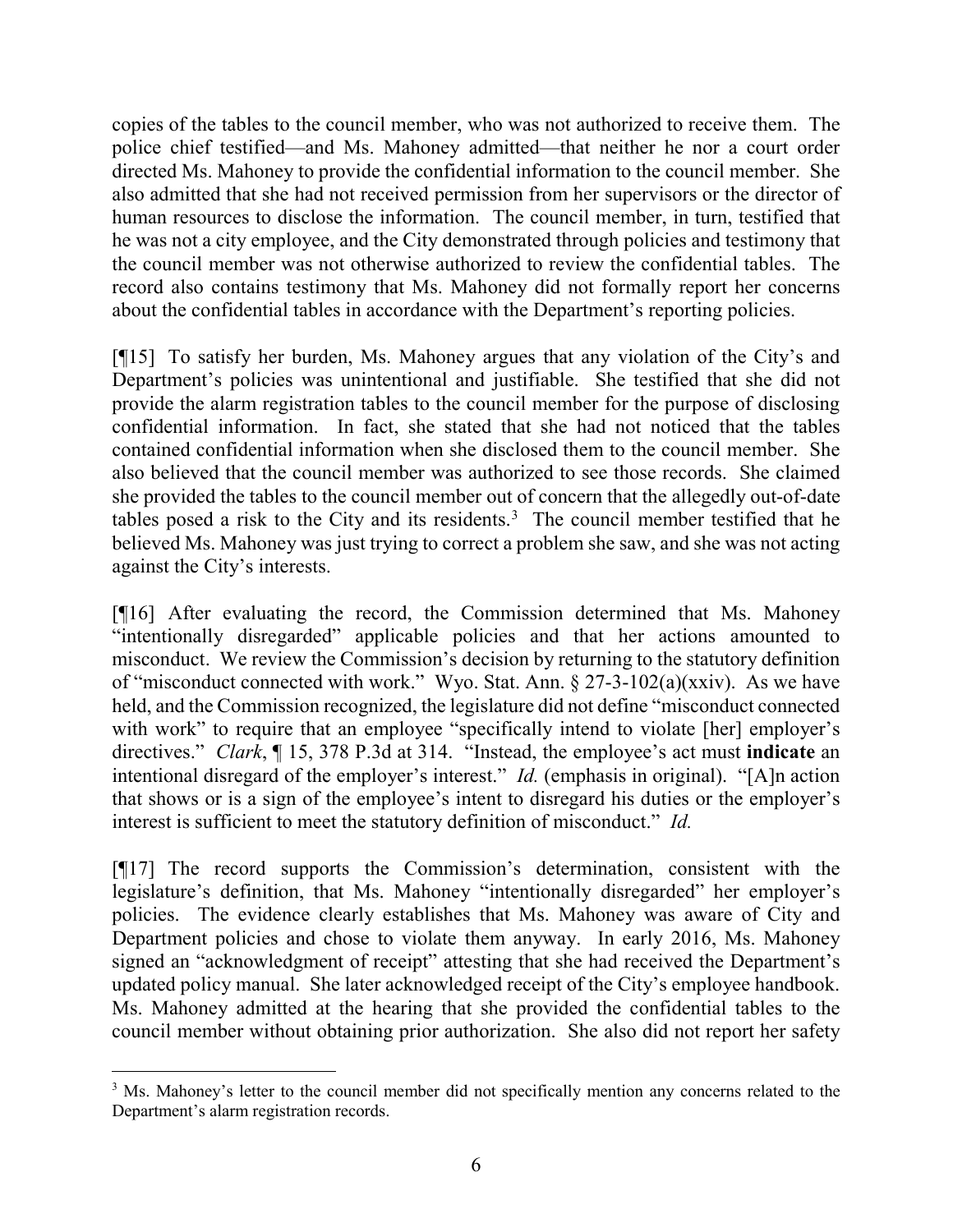concerns to her supervisors, the police chief, or the city administrator before she raised them with the council member.<sup>[4](#page-8-0)</sup> The record shows Ms. Mahoney's policy violations did not amount to an isolated, excusable incident, as the employee disciplinary report the City provided Ms. Mahoney on discharge shows that she was reminded on three previous occasions to report her workplace concerns through her chain of command. *Cf. Aspen Ridge Law Offices*, ¶ 18, 143 P.3d at 917–18 (holding that an employee's conduct was "an isolated instance of ordinary negligence which did not constitute misconduct" and noting that the employer failed to point to evidence that the employee's conduct "was more than an isolated incident"). Ms. Mahoney admitted having received these reminders and testified that she was aware that violating these reporting policies could result in termination of her employment.

[¶18] Substantial evidence supports the Commission's finding that Ms. Mahoney showed an intentional disregard for the City's and Department's interests in protecting confidential information and maintaining its chain of command to address reported policy violations. We therefore uphold the Commission's decision to deny Ms. Mahoney benefits because the City terminated her for "misconduct connected with work."

# *II. Free Speech Protections Under the First Amendment*

[¶19] Ms. Mahoney asserts that her communication with the council member about the safety risks of not properly updating the alarm registration tables was political and publiclyminded speech protected under the First Amendment of the United States Constitution, and that disclosing the alarm registration data to the council member was an inextricable part of her protected speech.<sup>[5](#page-8-1)</sup> She argues that the City violated her constitutional rights when it terminated her for disclosing the tables and, because her termination was impermissible, the Commission further violated her constitutional rights when it denied her benefits because of the unlawful termination. Ms. Mahoney therefore asks us to set aside the Commission's decision as "contrary to constitutional right, power, privilege or immunity" under Wyo. Stat. Ann. § 16-3-114(c)(ii)(B).

[¶20] In considering Ms. Mahoney's constitutional claim, we note first that the City terminated Ms. Mahoney for her *misconduct* connected with work. That Ms. Mahoney's conduct constitutes "speech" under the First Amendment is not a foregone conclusion. However, even if her act of disclosing confidential information without authorization

<span id="page-8-0"></span><sup>&</sup>lt;sup>4</sup> Ms. Mahoney testified that she emailed her supervisor once to update the alarm registration tables, although that email was not offered as evidence. Nonetheless, she admitted that she did not report her concerns about the outdated tables through the chain of command, as required.

<span id="page-8-1"></span><sup>5</sup> We recognized in *Mekss* that, "Article 1, Section 20, of the Constitution of the State of Wyoming also guarantees to every person the right of freedom of speech." 813 P.2d at 193. However, as in *Mekss*, Ms. Mahoney does not raise a separate free speech argument under the Wyoming Constitution and, therefore, we focus our analysis on the First Amendment. *See id.* at 199–200.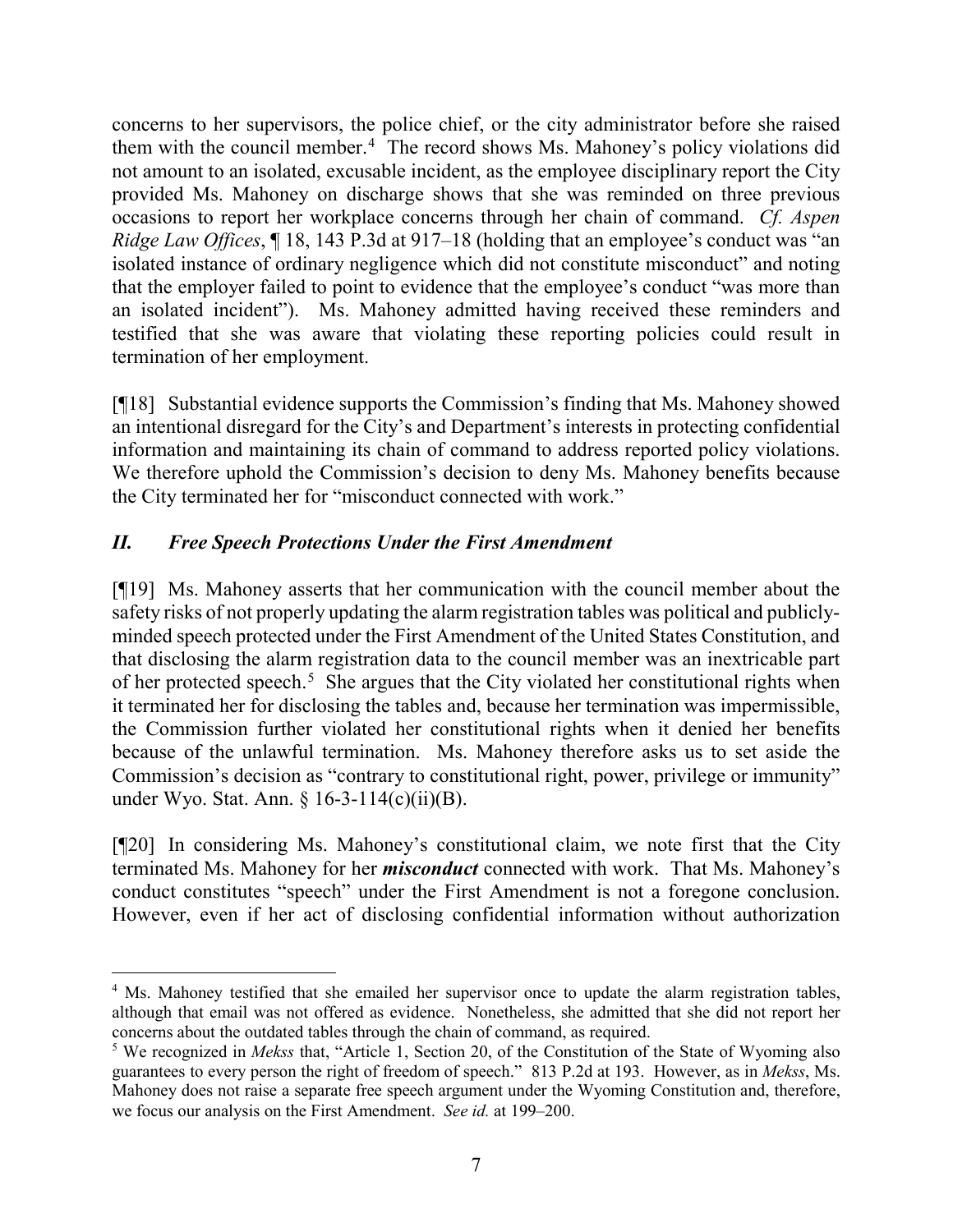constitutes "speech," we conclude that neither the City nor the Commission infringed on Ms. Mahoney's First Amendment rights.

[¶21] We acknowledge that "[p]ublic employees do not surrender all their First Amendment rights by reason of their employment." *Garcetti v. Ceballos*, 547 U.S. 410, 417, 126 S. Ct. 1951, 1957, 164 L. Ed. 2d 689 (2006). Nonetheless, "First Amendment protection of a public employee's speech depends on a careful balance 'between the interests of the [employee], as a citizen, in commenting upon matters of public concern and the interest of the State, as an employer, in promoting the efficiency of the public services it performs through its employees.'" *Lane v. Franks*, 573 U.S. 228, 231, 134 S. Ct. 2369, 2374, 189 L. Ed. 2d 312 (2014) (quoting *Pickering v. Board of Ed. of Township High School Dist. 205, Will Cty.*, 391 U.S. 563, 568, 88 S. Ct. 1731, 20 L. Ed. 2d 811 (1968)).

[¶22] The Tenth Circuit Court of Appeals has articulated a five-prong test to balance those interests as the United States Supreme Court instructed in *Pickering* and *Garcetti*:

> (1) whether the speech was made pursuant to an employee's official duties; (2) whether the speech was on a matter of public concern; (3) whether the government's interests, as employer, in promoting the efficiency of the public service are sufficient to outweigh the plaintiff's free speech interests; (4) whether the protected speech was a motivating factor in the adverse employment action; and (5) whether the defendant would have reached the same employment decision in the absence of the protected conduct.

*Dixon v. Kirkpatrick*, 553 F.3d 1294, 1302 (10th Cir. 2009) (citing *Brammer-Hoelter v. Twin Peaks Charter Academy*, 492 F.3d 1192, 1202–03 (10th Cir. 2007). [6](#page-9-0) The first three

<span id="page-9-0"></span> <sup>6</sup> The Tenth Circuit's five-prong analysis updates the four-prong test we applied in *Mekss*, which pre-dated *Garcetti*. *See Mekss*, 813 P.2d at 194 (adopting the test summarized in *Schalk v. Gallemore*, 906 F.2d 491, 494–95 (10th Cir. 1990)). The *Mekss* test required:

First, the court must decide whether the speech at issue touches on a matter of public concern. If it does, the court must balance the interest of the employee in making the statement against the employer's interest in promoting the efficiency of the public services it performs through its employees. Third, if the preceding prerequisites are met, the speech is protected, and plaintiff must show her expression was a motivating factor in the detrimental employment decision. Finally, if the plaintiff sustains this burden, the employer can still prevail if it shows by a preponderance of the evidence that it would have made the same decision regardless of the protected speech.

*Id.* at 194 (quoting *Schalk*, 906 F.2d at 494–95) (internal citations and quotation marks omitted).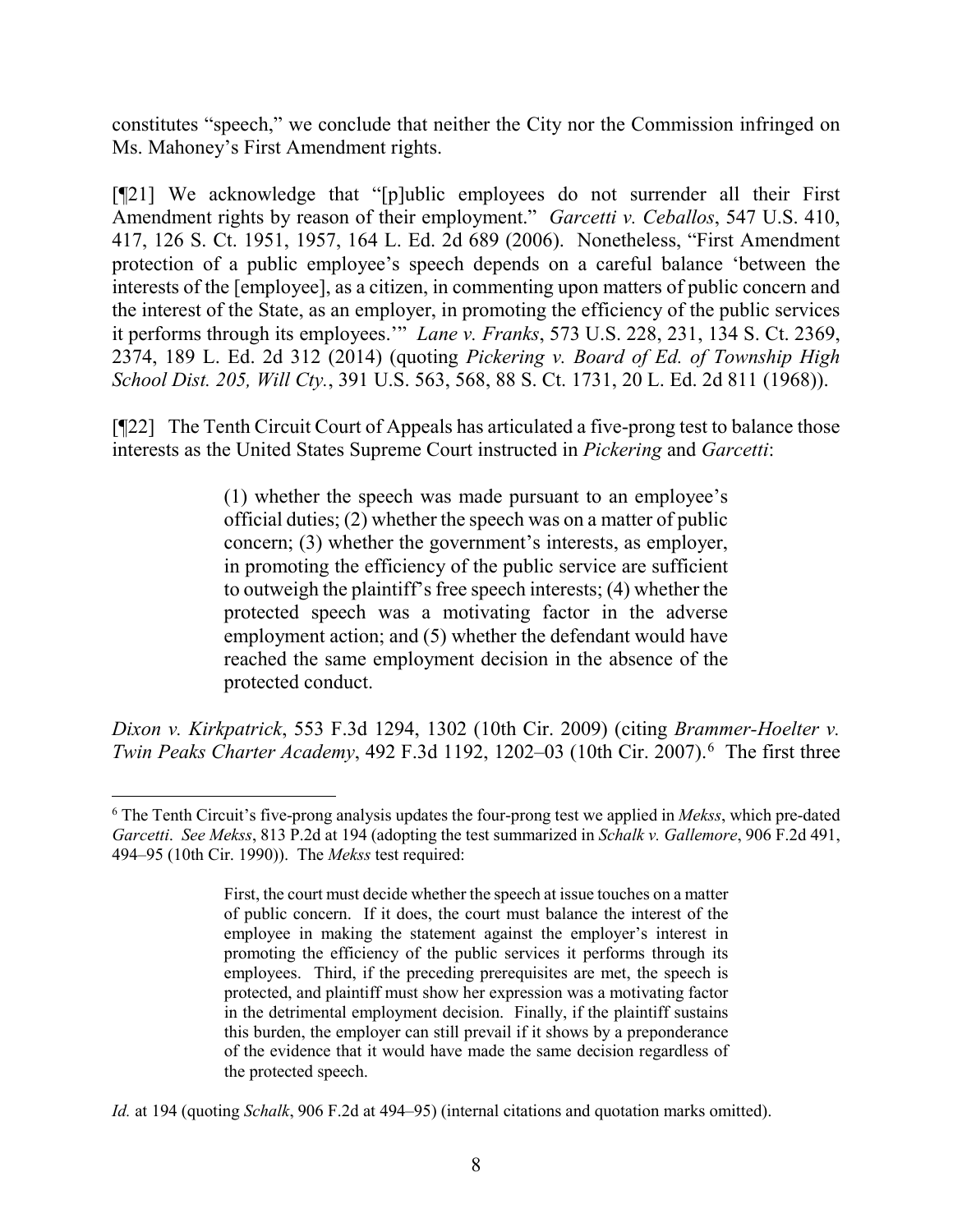prongs present issues of law; the last two are issues of fact. *Brammer-Hoelter*, 492 F.3d at 1203 (citing *Cragg v. City of Osawatomie*, 143 F.3d 1343, 1346 (10th Cir. 1998)). We conclude that the third prong—whether the government employer's interests are sufficient to outweigh the employee's free speech interests—is dispositive of Ms. Mahoney's claim.[7](#page-10-0) *See Mekss*, 813 P.2d at 198 (proceeding to the balancing of interests prong "without deciding" whether Mekss satisfied the public concern prong); *Rohrbough v. Univ. of Colorado Hosp. Auth.*, 596 F.3d 741, 750 (10th Cir. 2010) (stating the court need not resolve whether employee satisfied the first prong "because her claim cannot survive the fourth prong of the *Garcetti/Pickering* analysis.").

[¶23] When weighing an employee's free speech interest against an employer's interest in an efficient and disciplined work environment, the employer has the burden of proving it has an efficiency interest that would justify it in restricting the particular speech at issue. *Brammer-Hoelter*, 492 F.3d at 1207 (citations omitted); *see Connick v. Myers*, 461 U.S. 138, 150, 103 S. Ct. 1684, 1691–92, 75 L. Ed. 2d 708 (1983). We balance these interests by considering "[w]hether the statement impairs discipline by superiors or harmony among co-workers, has a detrimental impact on close working relationships for which personal loyalty and confidence are necessary, or impedes the performance of the speaker's duties or interferes with the regular operation of the enterprise." *Mekss*, 813 P.2d at 199 (quoting *Schalk*, 906 F.2d at 496). We also consider "the manner, time, and place of the employee's expression, as well as the context in which the dispute arose." *Id.* (quoting *Schalk*, 906 F.2d at 496).

[¶24] Here, the City's and Department's interests in restricting Ms. Mahoney's disclosure of confidential information include compliance with their general legal duty to protect information in their possession. *See, e.g.*, Wyo. Stat. Ann. § 16-4-203 (LexisNexis 2017) (governing restrictions on the disclosure of public records). The City's and the Department's interests also include protecting individuals from identity theft, fraud, or other direct harms that could result from employees disclosing confidential information, such as the personal identifying information in the alarm registration tables. The City and the Department defend these interests through their formal policies and through comprehensive, pre-hiring background checks—including polygraph and psychological examinations—for Ms. Mahoney and other employees who have regular access to sensitive, confidential information.

[¶25] The Department also has interests in maintaining a chain of command and preventing disruptions—interests generally recognized to be greater here than for governmental entities unrelated to law enforcement. In *Mekss*, we found guidance in *Warner v. Town of Ocean City*, 81 Md. App. 176, 567 A.2d 160 (1989) and its recognition of "the considerable importance of discipline, harmony, and loyalty in a law enforcement

<span id="page-10-0"></span> $<sup>7</sup>$  For the purpose of this opinion only, we assume, without deciding, that Ms. Mahoney could satisfy prongs</sup> one and two.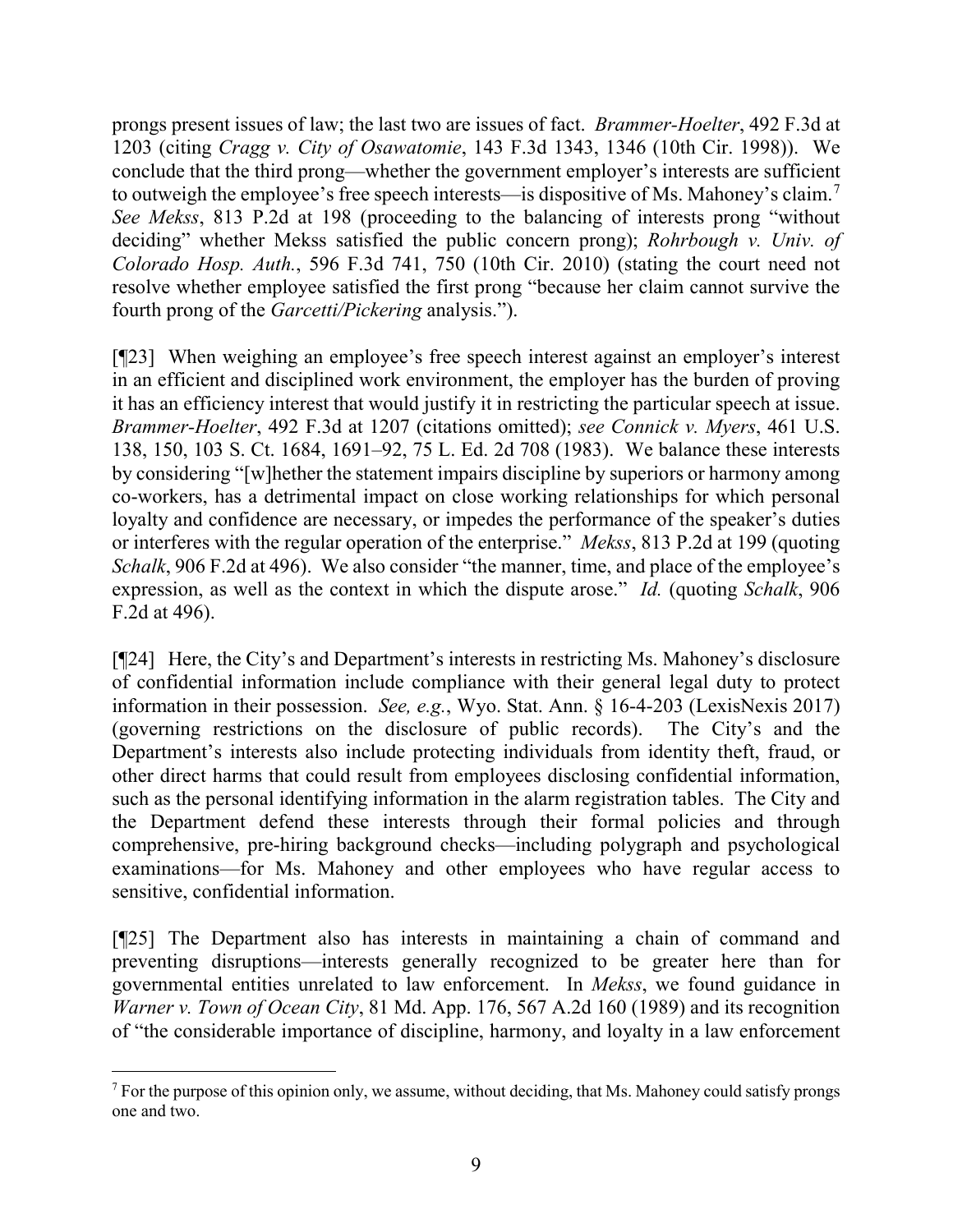organizationz[.]" 813 P.2d at 195–96. The Tenth Circuit Court of Appeals has also recognized that the need to "maintain discipline by superiors and harmony among coworkers . . . is particularly acute in the context of law enforcement," which has a "heightened interest . . . in maintaining discipline and harmony among employees." *Moore v. City of Wynnewood*, 57 F.3d 924, 934 (10th Cir. 1995) (citations and internal quotation marks omitted). "When close working relationships are essential to fulfilling public responsibilities, a wide degree of deference to the employer's judgment is appropriate." *Connick*, 461 U.S. at 151–52, 103 S. Ct. at 1692; *see also Conaway v. Smith*, 853 F.2d 789, 798 (10th Cir. 1988) (citing *Jurgensen v. Fairfax County, Va.*, 745 F.2d 868, 880 (4th Cir. 1984) (using a police department as an example where "[p]rotecting an employer's interest in preventing disruptions in the office or interference with department functions is most important in an agency where loyalty and confidence are essential to close working relationships.").

[¶26] It is against these heightened interests that we must weigh Ms. Mahoney's interests in bypassing her chain of command and disclosing the alarm registration tables. The record demonstrates that Ms. Mahoney disclosed the tables containing confidential information, at least in part, out of a concern for the public's safety. However, the fact that she did not notice that the tables contained confidential information belies any assertion that Ms. Mahoney believed it was necessary to disclose that information in order to explain her concerns to the council member. Instead, she risked harm to the City, the Department, and the individuals whose personal information was contained in the tables when she disclosed confidential information merely to show that her supervisor was not updating alarm registrations. The record further demonstrates that Ms. Mahoney's concern that the Department did not respond to calls from unregistered alarms was unsupported. The police chief testified that the Department responded to calls regardless of whether the Department's records indicated an alarm was registered. Moreover, Ms. Mahoney had an available, and **mandatory**, internal reporting process through which Department leadership could have addressed her misunderstanding about Department practices and ensured the tables were properly updated. Ms. Mahoney knew of the internal reporting process but chose to disregard it. *See Mekss*, 813 P.2d at 203 (concluding employee was insubordinate because she had access to internal grievance procedures under personnel rules and she chose not to use them). Similar to the circumstances in *Mekss*, any First Amendment interest Ms. Mahoney might have had "does not require that the [City and the Department] tolerate this action which reasonably could be expected to disrupt operations, undermine authority, and destroy close working relationships." *Id.* at 200. Considering the manner, time, and place of Ms. Mahoney's statements and the context in which her termination occurred, the balance of interests tips heavily in the City's and the Department's favor. Consequently, we conclude that the City did not infringe on Ms. Mahoney's First Amendment rights when it terminated her employment. The Commission's denial of unemployment benefits withstands Ms. Mahoney's constitutional challenge.